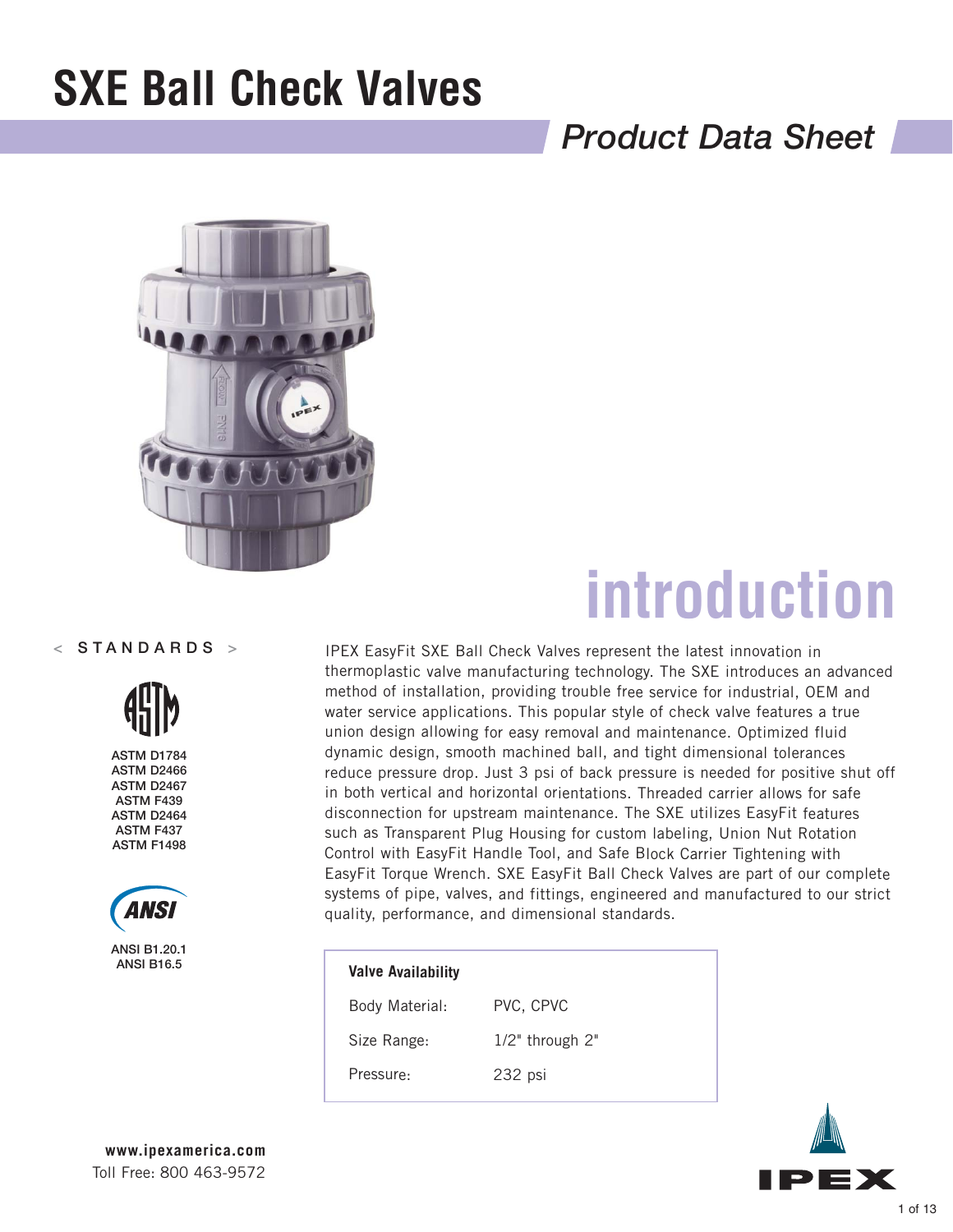## *Sample Specification*



### **1.0 Check Valves – SXE**

### **1.1 Material**

- The valve body, ball, end connectors, and unions shall be made of PVC compound which shall meet or exceed the requirements of cell classification 12454 according to ASTM D1784.
- or The valve body, ball, end connectors, and unions shall be made of Corzan® CPVC compound which shall meet or exceed the requirements of 23447 according to ASTM D1784.
- These compounds shall comply with standards that are equivalent to NSF Standard 61 for potable water.

#### **1.2 Seals**

- The o-ring seals shall be made of EPDM which shall comply with standards that are equivalent to NSF Standard 61 for potable water.
- or The o-ring seals shall be made of Viton® (FPM) which shall comply with standards that are equivalent to NSF Standard 61 for potable water.
- 1.3 All other wetted and non-wetted parts of the valves shall comply with standards that are equivalent to NSF Standard 61 for potable water.

### **2.0 Connections**

### **2.1 Socket style**

- The IPS socket PVC end connectors shall conform to the dimensional standards ASTM D2466 and ASTM D2467.
- or The IPS socket CPVC end connectors shall conform to the dimensional standard ASTM F439.

### **2.2 Threaded style**

- The female NPT threaded PVC end connectors shall conform to the dimensional standards ASTM D2464, ASTM F1498, and ANSI B1.20.1.
- or The female NPT threaded CPVC end connectors shall conform to the dimensional standards ASTM F437, ASTM F1498, and ANSI B1.20.1.

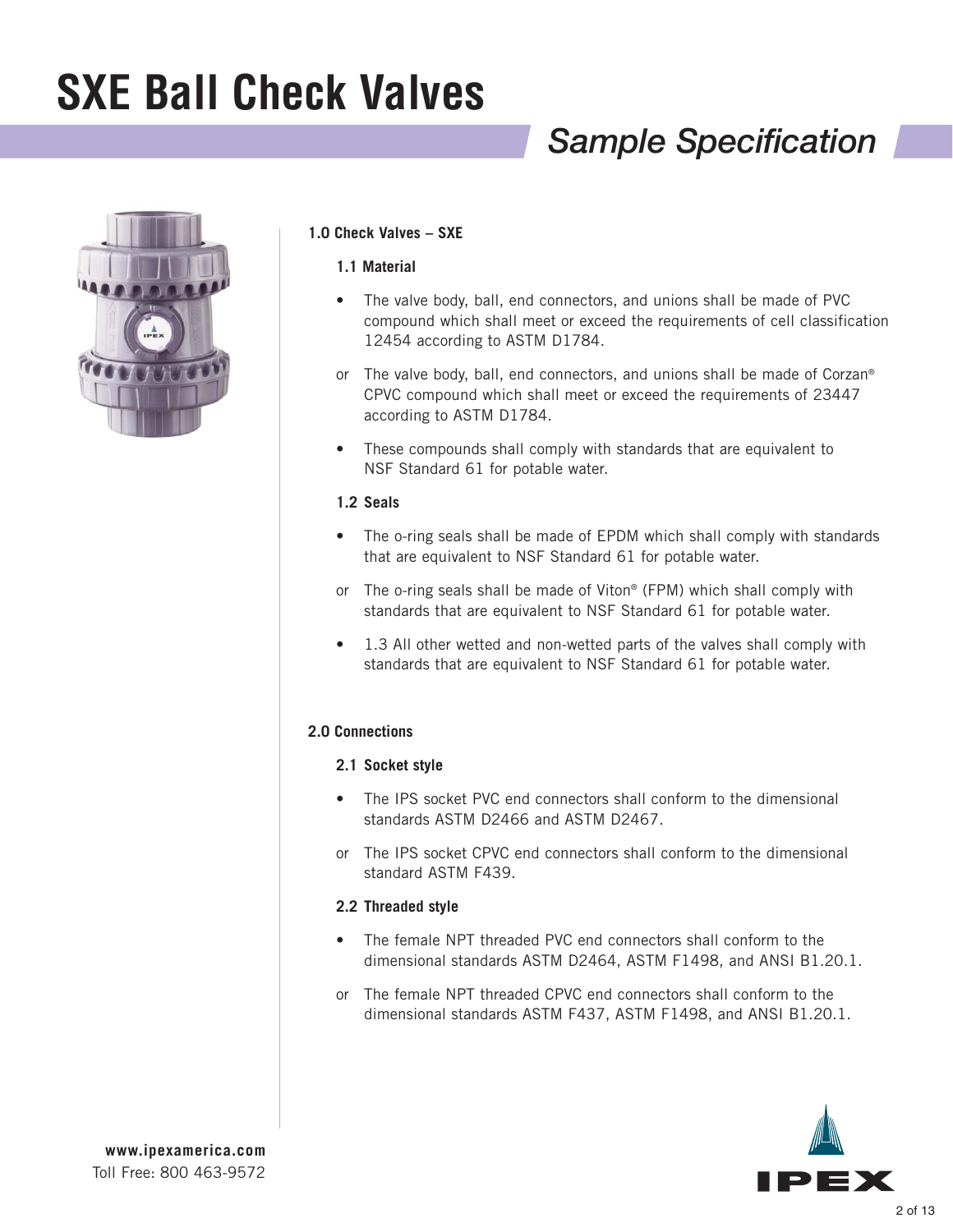## *Sample Specification (cont'd)*



### **3.0 Design Features**

- The valve shall have true union ends.
- The valve cavity shall feature optimized profile design to reduce pressure drop and improve Cv value
- The ball shall be fully machined to achieve high surface finish and accurate dimensional tolerance.
- The valve body and union nuts shall have deep square style threads for increased strength.
- The Main-seal carrier shall be a safe block design and allow for safe disconnection of the union nut for upstream maintenance. Main-seal carrier shall be compatible with the EasyFit multifunctional handle and EasyFit Torque Wrench for precise component tightening.
- The union nuts shall be compatible with the EasyFit multifunctional handle and EasyFit Torque Wrench for precise tightening.
- The valve shall have a transparent plug housing for use with EasyFit Labeling System for custom identification.

### **3.1 Pressure Rating**

- All valves shall be rated at 232 psi at 73°F.
- All valves shall be suitable for use with liquids having a specific gravity less than  $0.05$  lb/in<sup>3</sup>.

### **3.2 Markings**

• All valves shall be marked to indicate size, material designation, and manufacturers name or trade mark.

### **3.3 Color Coding**

- All PVC valves shall be color-coded dark gray.
- or All CPVC valves shall be color-coded light gray.

**4.0** All valves shall be Xirtec® 140 or Corzan® by IPEX or approved equal.

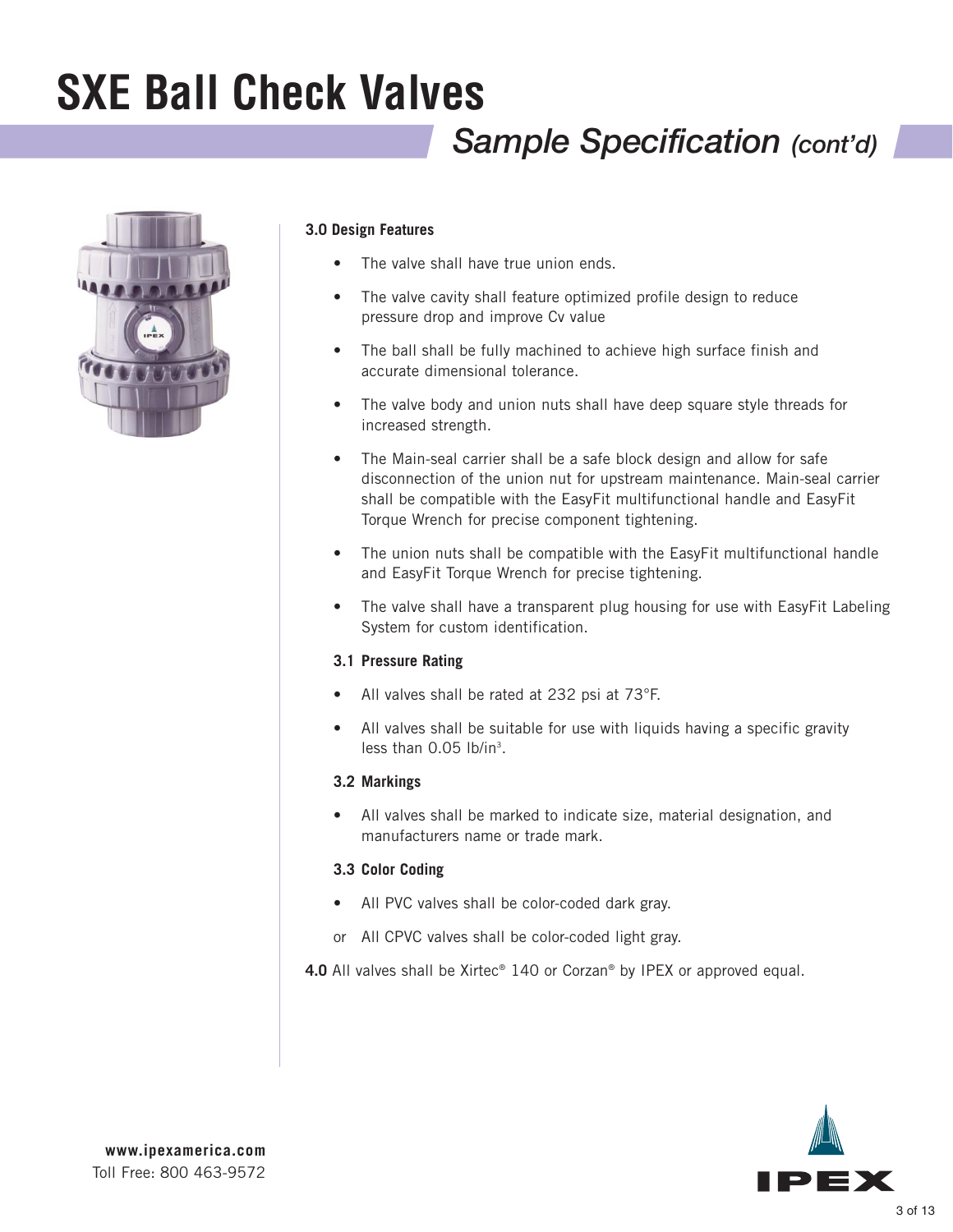### *Valve Selection*

| <b>Size</b><br>(inches) | <b>Body</b><br>Material | O-ring<br>Material | <b>IPS</b><br>Socket | <b>IPEX Part Number</b><br><b>FNPT</b><br><b>Threaded</b> | Pressure<br>Rating |
|-------------------------|-------------------------|--------------------|----------------------|-----------------------------------------------------------|--------------------|
|                         |                         | EPDM               |                      | 052013                                                    |                    |
| 1/2                     | <b>PVC</b>              | Viton <sup>®</sup> |                      | 052022                                                    |                    |
|                         |                         | EPDM               |                      | 052121                                                    |                    |
|                         | <b>CPVC</b>             | Viton <sup>®</sup> |                      | 052127                                                    |                    |
|                         |                         | EPDM               |                      | 052014                                                    |                    |
| 3/4                     | <b>PVC</b>              | Viton <sup>®</sup> |                      | 052023                                                    |                    |
|                         |                         | EPDM               |                      | 052122                                                    |                    |
|                         | <b>CPVC</b>             | Viton <sup>®</sup> |                      | 052128                                                    |                    |
|                         |                         | EPDM               |                      | 052015                                                    |                    |
|                         | <b>PVC</b>              | Viton <sup>®</sup> | 052027               |                                                           |                    |
| $\mathbf 1$             |                         | <b>EPDM</b>        | 052123               |                                                           |                    |
|                         | CPVC                    | Viton <sup>®</sup> | 052133               |                                                           |                    |
|                         |                         | <b>EPDM</b>        |                      | 052016                                                    | 232 psi            |
|                         | <b>PVC</b>              | Viton <sup>®</sup> |                      | 052028                                                    |                    |
| $1 - 1/4$               |                         | <b>EPDM</b>        |                      | 052124                                                    |                    |
|                         | <b>CPVC</b>             | Viton <sup>®</sup> |                      | 052134                                                    |                    |
|                         |                         |                    |                      | 052017                                                    |                    |
|                         | <b>PVC</b>              | Viton <sup>®</sup> | 052030               |                                                           |                    |
| $1 - 1/2$               |                         | <b>EPDM</b>        |                      | 052125                                                    |                    |
|                         | CPVC                    | Viton <sup>®</sup> |                      | 052135                                                    |                    |
|                         | <b>PVC</b>              | EPDM               |                      | 052018                                                    |                    |
|                         |                         | Viton <sup>®</sup> |                      | 052120                                                    |                    |
| $\overline{c}$          |                         | EPDM               |                      | 052126                                                    |                    |
|                         | <b>CPVC</b>             | Viton <sup>®</sup> |                      | 052136                                                    |                    |

| Size (inches): |                                                                         |                                                                                                               |
|----------------|-------------------------------------------------------------------------|---------------------------------------------------------------------------------------------------------------|
|                |                                                                         |                                                                                                               |
| $\Box$ 1/2     |                                                                         |                                                                                                               |
| $\Box$ 3/4     |                                                                         |                                                                                                               |
|                |                                                                         |                                                                                                               |
|                |                                                                         |                                                                                                               |
|                |                                                                         |                                                                                                               |
|                |                                                                         |                                                                                                               |
|                |                                                                         |                                                                                                               |
|                |                                                                         |                                                                                                               |
|                |                                                                         |                                                                                                               |
|                |                                                                         |                                                                                                               |
|                |                                                                         |                                                                                                               |
|                |                                                                         |                                                                                                               |
|                |                                                                         |                                                                                                               |
|                | $\Box$ 1<br>$1 - 1/4$<br>$1-1/2$<br>$\Box$ 2<br>Seals:<br><b>Q</b> EPDM | $\Box$ Viton® (FPM)<br><b>End Connections:</b><br>Socket (IPS)<br>Threaded (FNPT)<br><b>IPEX Part Number:</b> |

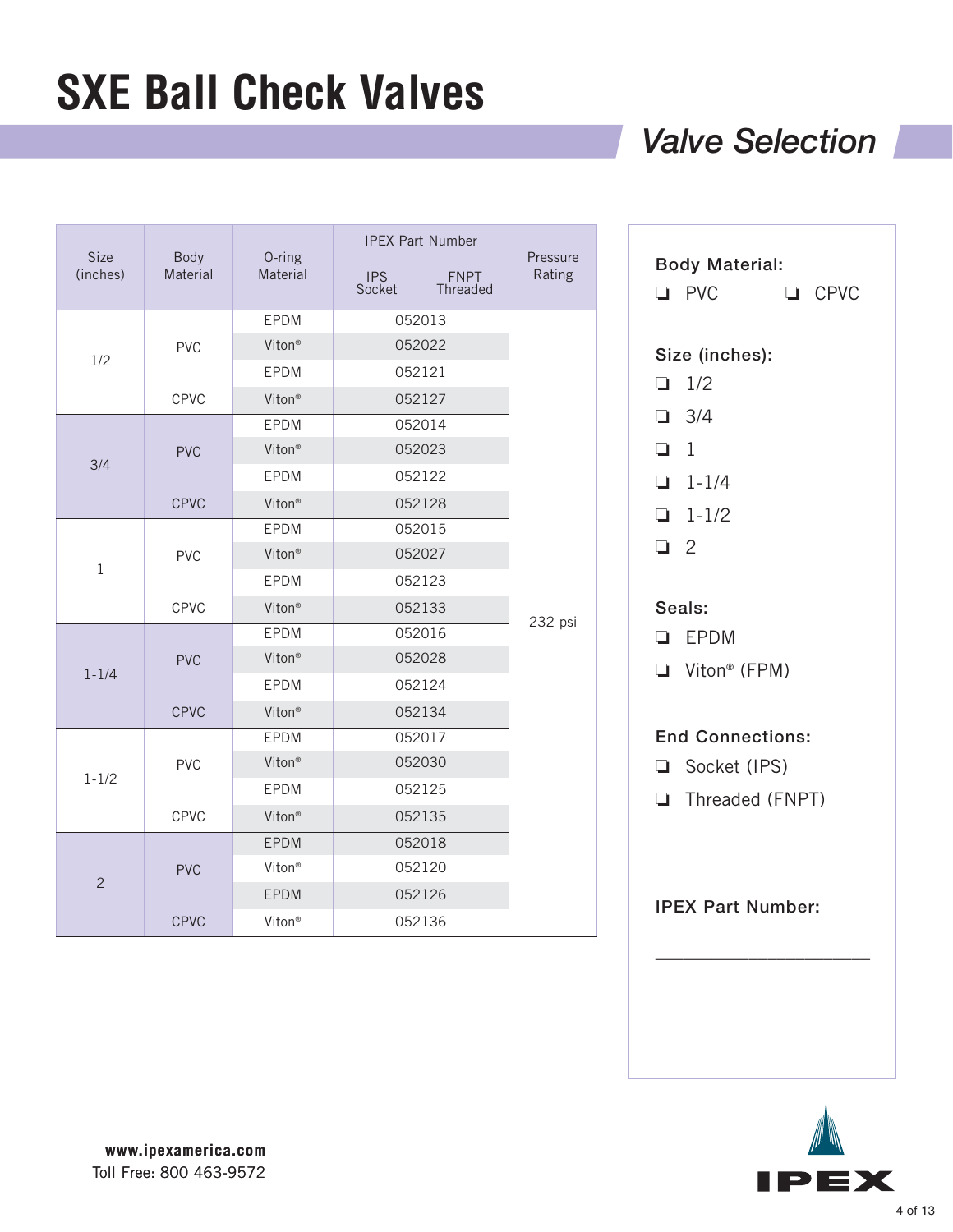## *Technical Data*



## **dimensions**

| Dimension (inches) |      |                                |             |      |                |      |      |
|--------------------|------|--------------------------------|-------------|------|----------------|------|------|
| <b>Size</b>        | d    | d<br>Socket<br><b>Threaded</b> |             | L    | $\overline{7}$ | H    | E    |
| 1/2                | 0.60 | 0.84                           | $1/2$ NPT   | 0.89 | 2.01           | 3.78 | 2.13 |
| 3/4                | 0.77 | 1.05                           | 3/4 NPT     | 1.00 | 2.13           | 4.13 | 2.48 |
| 1                  | 0.98 | 1.32                           | 1 NPT       | 1.13 | 2.34           | 4.61 | 2.84 |
| $1 - 1/4$          | 1.26 | 1.66                           | $1-1/4$ NPT | 1.26 | 2.84           | 5.35 | 3.35 |
| $1 - 1/2$          | 1.57 | 1.90                           | $1-1/2$ NPT | 1.38 | 3.03           | 5.79 | 3.94 |
| $\overline{2}$     | 1.97 | 2.38                           | 2 NPT       | 1.50 | 3.84           | 6.85 | 4.65 |

## **weights**

|               | <b>PVC</b>           |                      | <b>CPVC</b>          |                         |
|---------------|----------------------|----------------------|----------------------|-------------------------|
| <b>Size</b>   | <b>IPS</b><br>Socket | <b>FNPT Threaded</b> | <b>IPS</b><br>Socket | <b>FNPT</b><br>Threaded |
| 1/2           | 0.33                 | 0.33                 | 0.33                 | 0.33                    |
| 3/4           | 0.42                 | 0.42                 | 0.42                 | 0.42                    |
| 1             | 0.66                 | 0.66                 | 0.66                 | 0.66                    |
| $1 - 1/4$     | 1.01                 | 1.01                 | 1.01                 | 1.01                    |
| $1 - 1/2$     | 1.49                 | 1.49                 | 1.49                 | 1.49                    |
| $\mathcal{P}$ | 2.38                 | 2.38                 | 2.38                 | 2.38                    |

Approximate Weight (lbs)

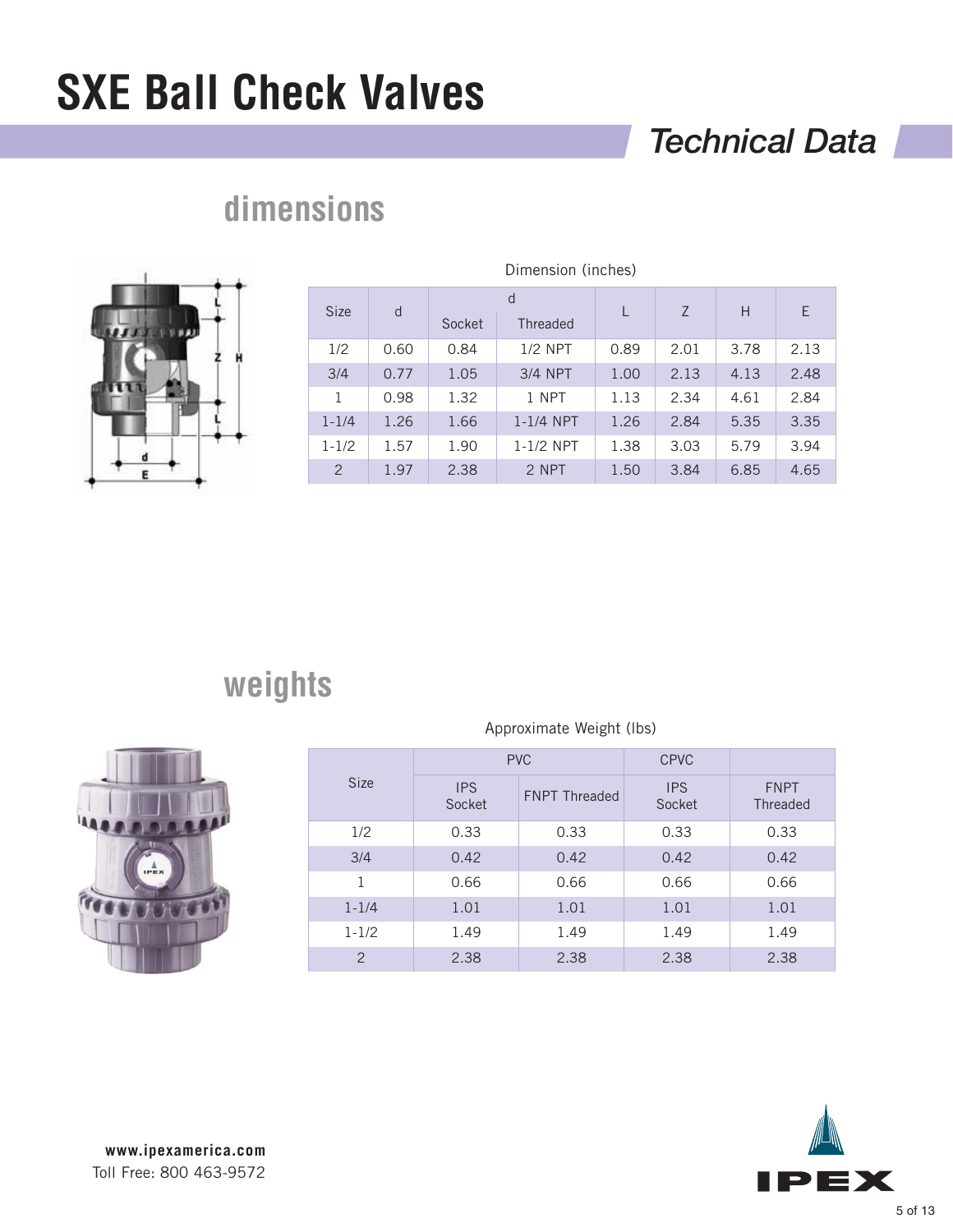## *Technical Data (cont'd)*

### **pressure – temperature ratings**





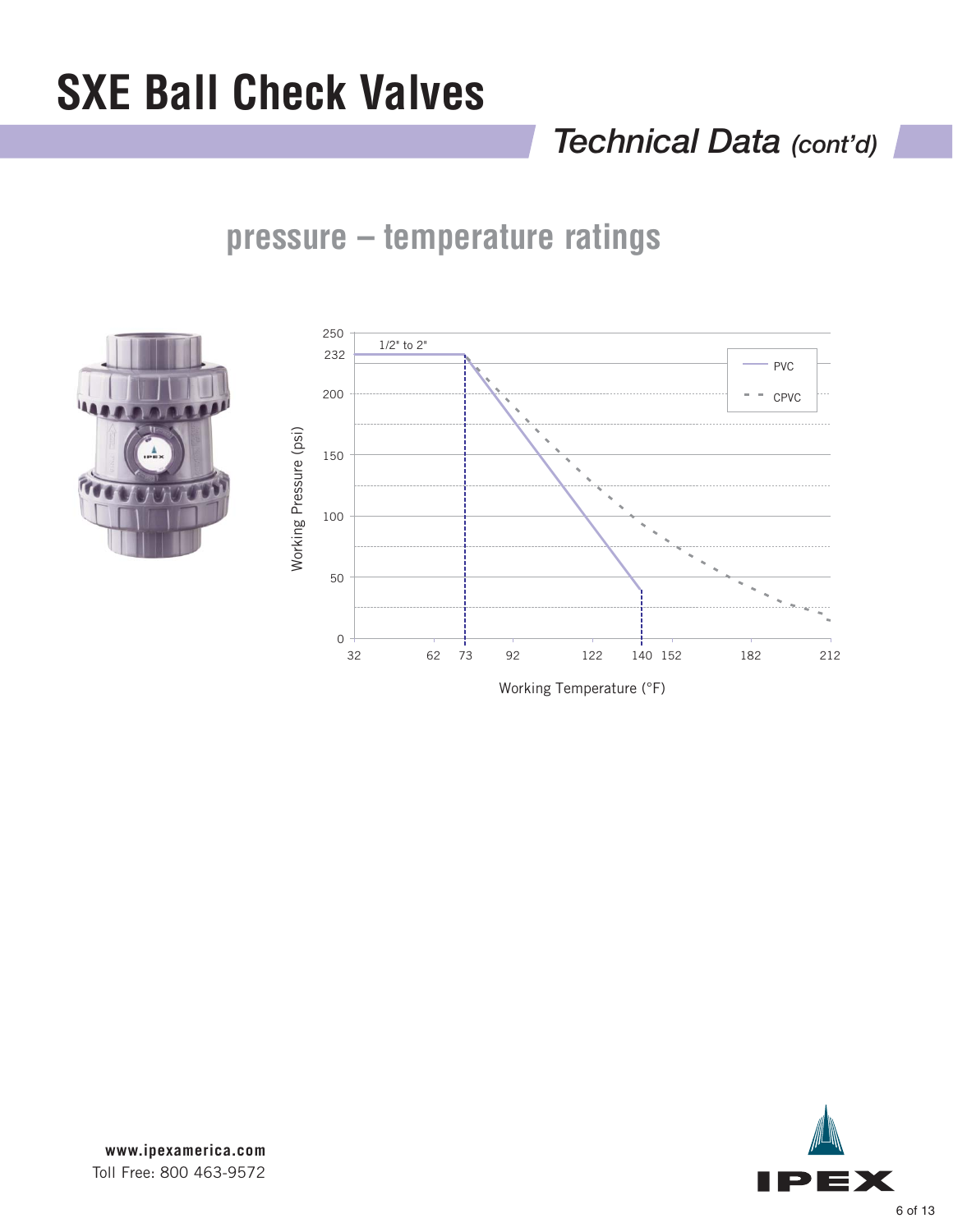## *Technical Data (cont'd)*

### **flow coefficients**

The flow coefficient (CV) represents the flow rate in gallons per minute (GPM) at 68°F for which there is a 1 psi pressure drop across the valve in the fully open position. These values are determined from an industry standard testing procedure which uses water as the flowing media (specific gravity of 1.0). To determine specific flow rate and pressure loss scenarios, one can use the following formula:

| <b>Size</b>   | <b>CV</b> |
|---------------|-----------|
| 1/2           | 14.0      |
| 3/4           | 27.0      |
| 1             | 53.9      |
| $1 - 1/4$     | 77.0      |
| $1 - 1/2$     | 122.5     |
| $\mathcal{P}$ | 238       |

$$
f = sg \times \left(\frac{Q}{C_V}\right)^2
$$

Where,

- *f* is the pressure drop (friction loss) in psi,
- *sg* is the specific gravity of the fluid,
- *Q* is the flow rate in GPM,
- $C_V$  is the flow coefficient.

### **pressure loss chart**



Flowrate (GPM)

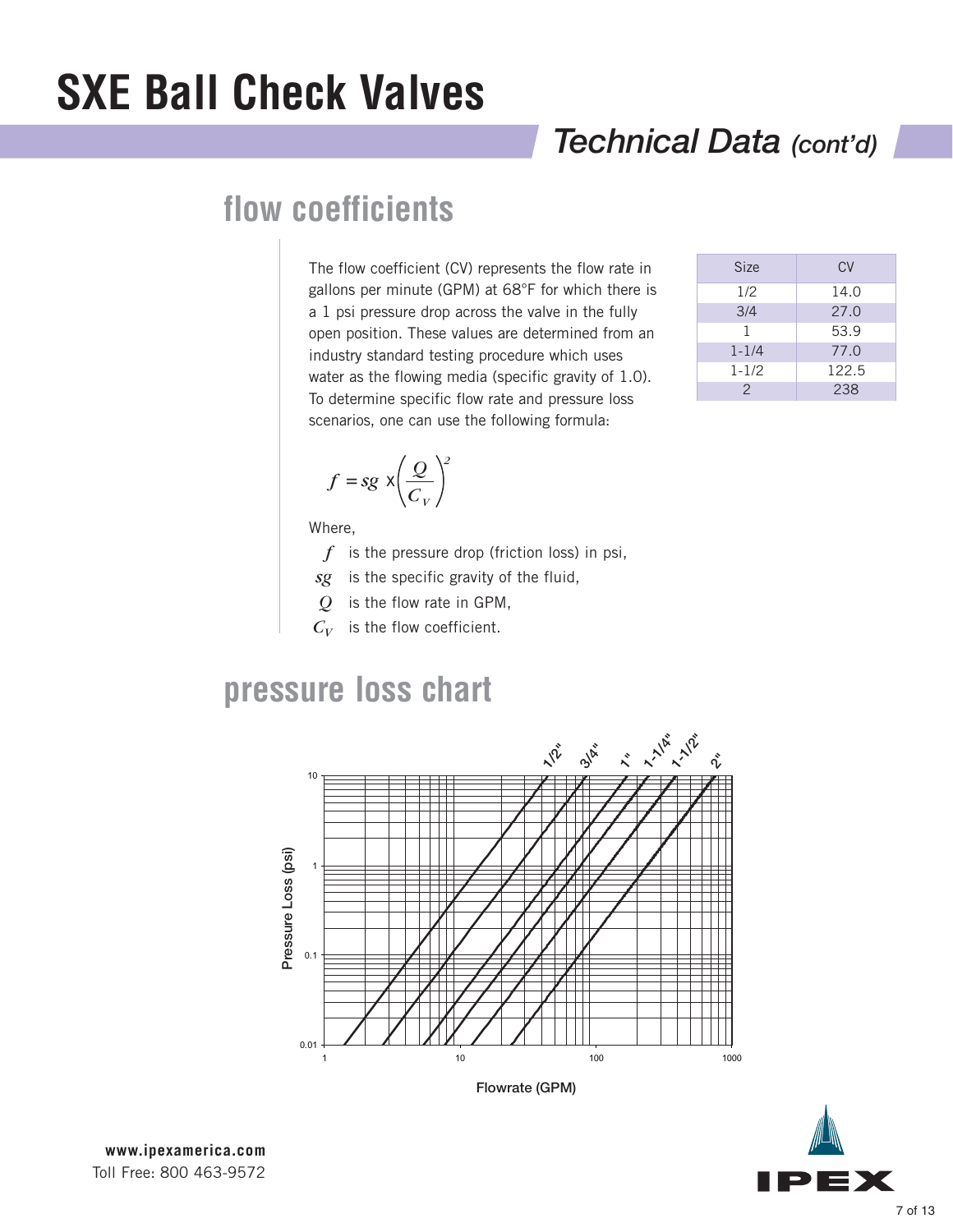## *Customize SXE EasyFit*

It is often necessary to customize a valve by labelling or tagging it in order to mark, protect and identify it.



SXE EasyFit valves are therefore equipped with a plastic water-resistant module designed to meet this specific need. The module is composed of a transparent PVC service plug and a white circle tag holder, with IPEX branded on one side. The tag holder is embedded in the plug and can be easily removed to be used for self labelling on its blank side. Self labelling can be done in several ways, but we recommend designing and printing custom labels through the EasyFit Labelling System (LSE).



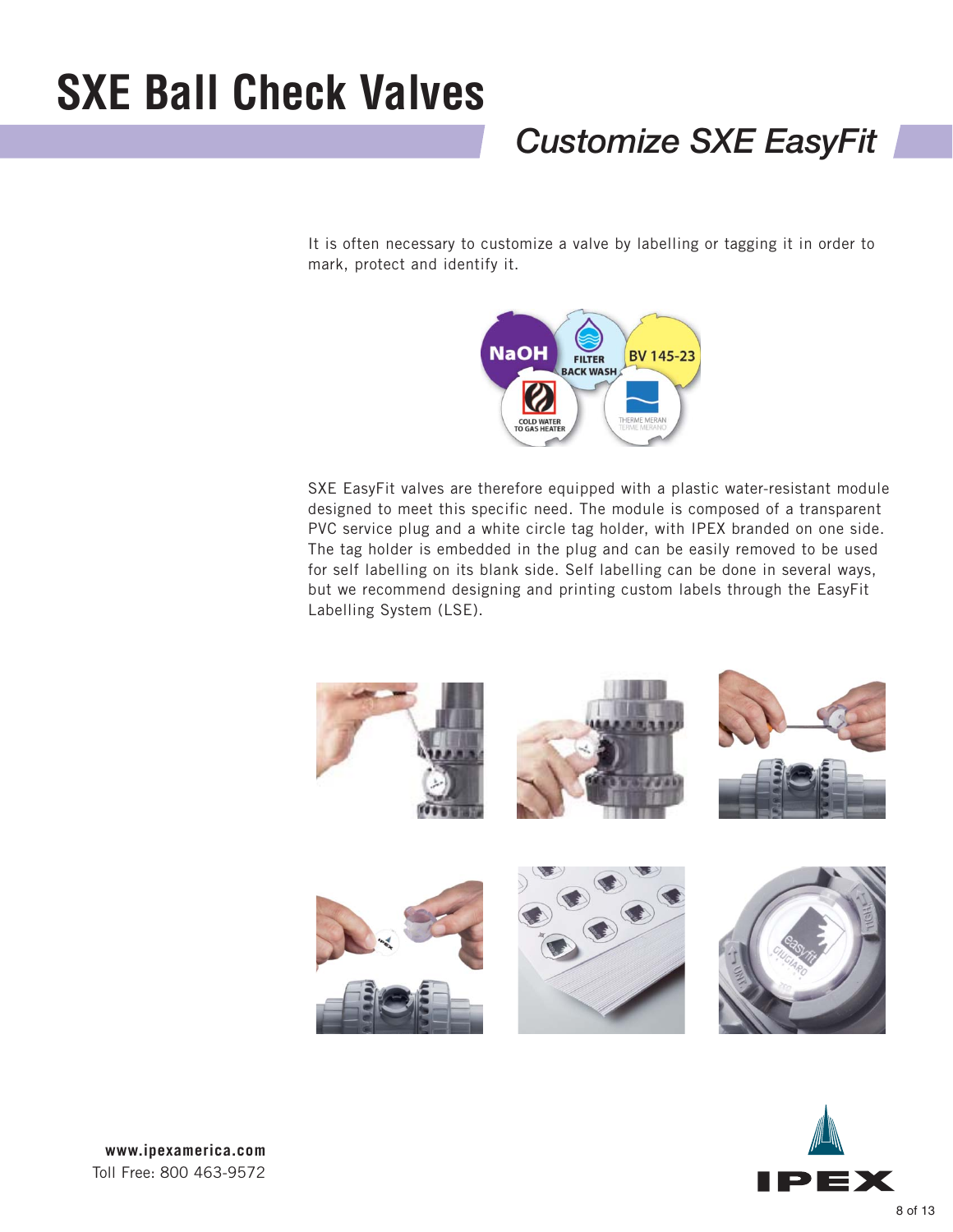## *Components*



| #              | Component                       | Material   | Qty            |
|----------------|---------------------------------|------------|----------------|
| 1              | Union Nut                       | <b>PVC</b> | 2              |
| 2              | End Connector                   | <b>PVC</b> | $\overline{2}$ |
| 3              | Socket Seal (O-ring)            | EPDM, FPM  | $\overline{2}$ |
| $\overline{4}$ | <b>Body</b>                     | <b>PVC</b> | 1              |
| 5              | Tag Holder                      | <b>PVC</b> | 1              |
| 6              | <b>Transparent Service Plug</b> | <b>PVC</b> | 1              |
| 7              | Ball                            | <b>PVC</b> | 1              |
| 8              | Packing-presser Ring            | <b>PVC</b> | $\mathbf{1}$   |
| 9              | Ball Seal (O-ring)              | EPDM, FPM  | 1              |
| 10             | Support for Ball Seat           | <b>PVC</b> | 1              |
| 11             | Radial Seal (O-ring)            | EPDM, FPM  |                |

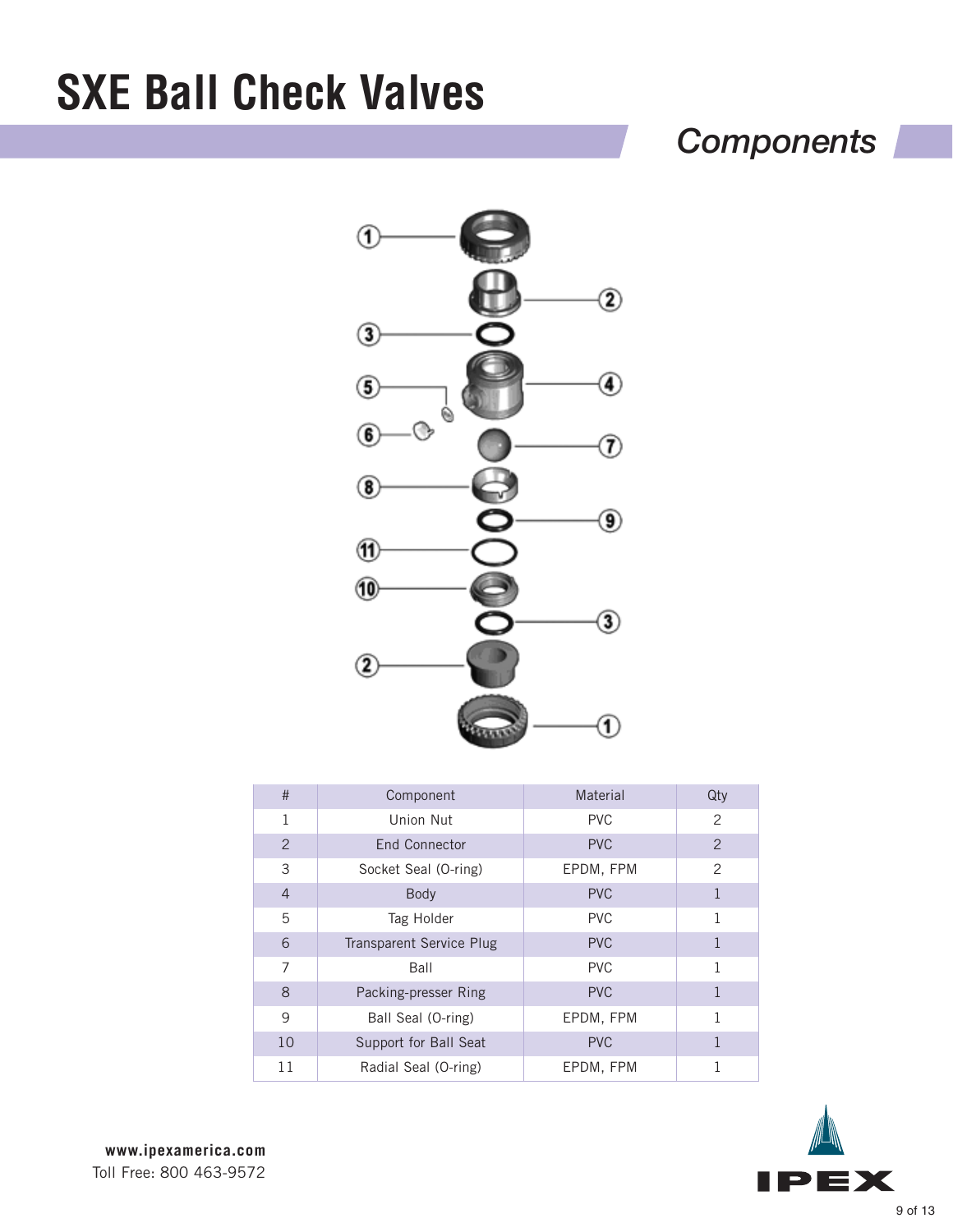## *Installation Procedures*







- 1. For socket and threaded style connections, remove the union nuts (part #1 on previous page) and slide them onto the pipe. **It is important to first check the pipe flow direction and corresponding valve orientation as installing the valve backward will prevent it from functioning as intended.**
- 2. Please refer to the appropriate connection style sub-section:
	- a. For socket style, solvent cement the end connectors (2) onto the pipe ends. For correct joining procedure, please refer to the section entitled, "Joining Methods – Solvent Cementing" in the IPEX Industrial Technical Manual Series, "Volume I: Vinyl Process Piping Systems". **Be sure to allow sufficient cure time before continuing with the valve installation.**
	- b. For threaded style, thread the end connectors (2) onto the pipe ends. For correct joining procedure, please refer to the section entitled, "Joining Methods – Threading" in the IPEX Industrial Technical Manual Series, "Volume I: Vinyl Process Piping Systems".
- 3. Ensure that the valve is in the correct orientation. Carefully place the valve in the system between the two end connections.
- 4. Tighten both union nuts by hand. It is recommended to use the handle tool of a VXE valve (available as an accessory) or a strap wrench to tighten the union nuts sufficiently. The Easytorque wrench (available as an accessory) may also be used to complete the nut tightening in accordance to the torques indicated on instructions included; following this procedure will ensure the best installation.

**Over-tightening or using steel wrenches may damage the threads on the valve body and/or the union nut, and may even cause the union nut to crack.**

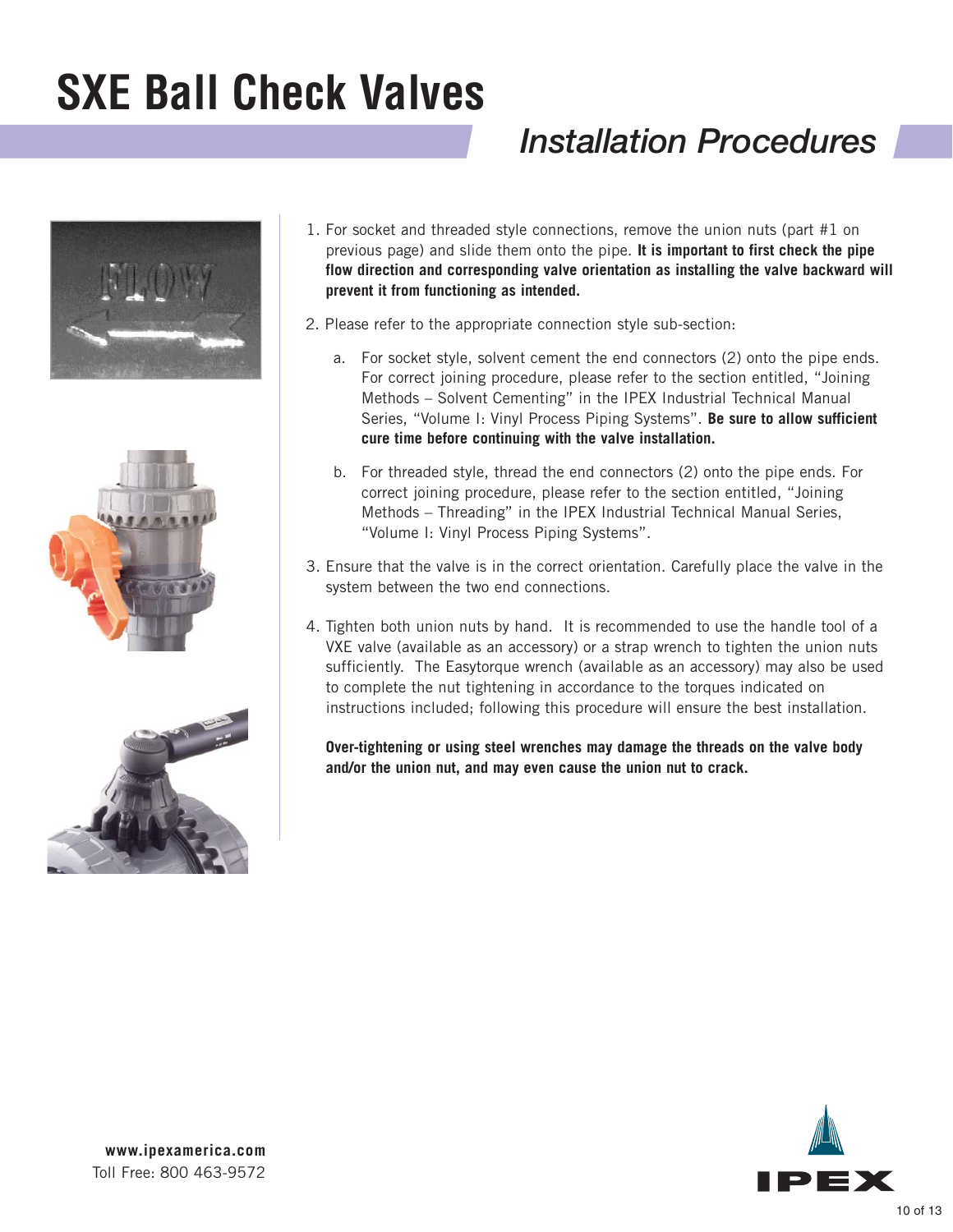## *Valve Maintenance*







### **disassembly**

- 1. If removing the valve from an operating system, isolate the valve from the rest of the system. **Be sure to depressurize and drain the isolated branch and valve before continuing**.
- 2. Loosen both union nuts (1) using the handle tool or a strap wrench and drop the valve out of the line. Ensure that o-rings (3) are not lost when removing the valve from the line.
- 3. To disassemble, un-screw the ball seat support (10) using the EasyFit handle tool.
- 4. Remove the Radial Seal (11), Ball Seal (9), Packing-presser Ring (8), and the Ball (7).
- 5. The valve components can now be checked for problems and/or replaced.

## **assembly**

**Note:** Before assembling the valve components, it is advisable to lubricate the o-rings with a water soluble lubricant. **Be sure to consult the "IPEX Chemical Resistance Guide" and/or other trusted resources to determine specific lubricantrubber compatibilities**.

- 1. Re-assemble the valve following the exploded view
- 2. Screw the ball seat support (10) using the Easyfit handle tool or the Easytorque wrench key in accordance to the tightening torque values indicated on the included instructions.
- 3. Place the end connectors (2) into the union nuts (1), then thread onto the valve body taking care that the o-rings remain properly fitted in their grooves.

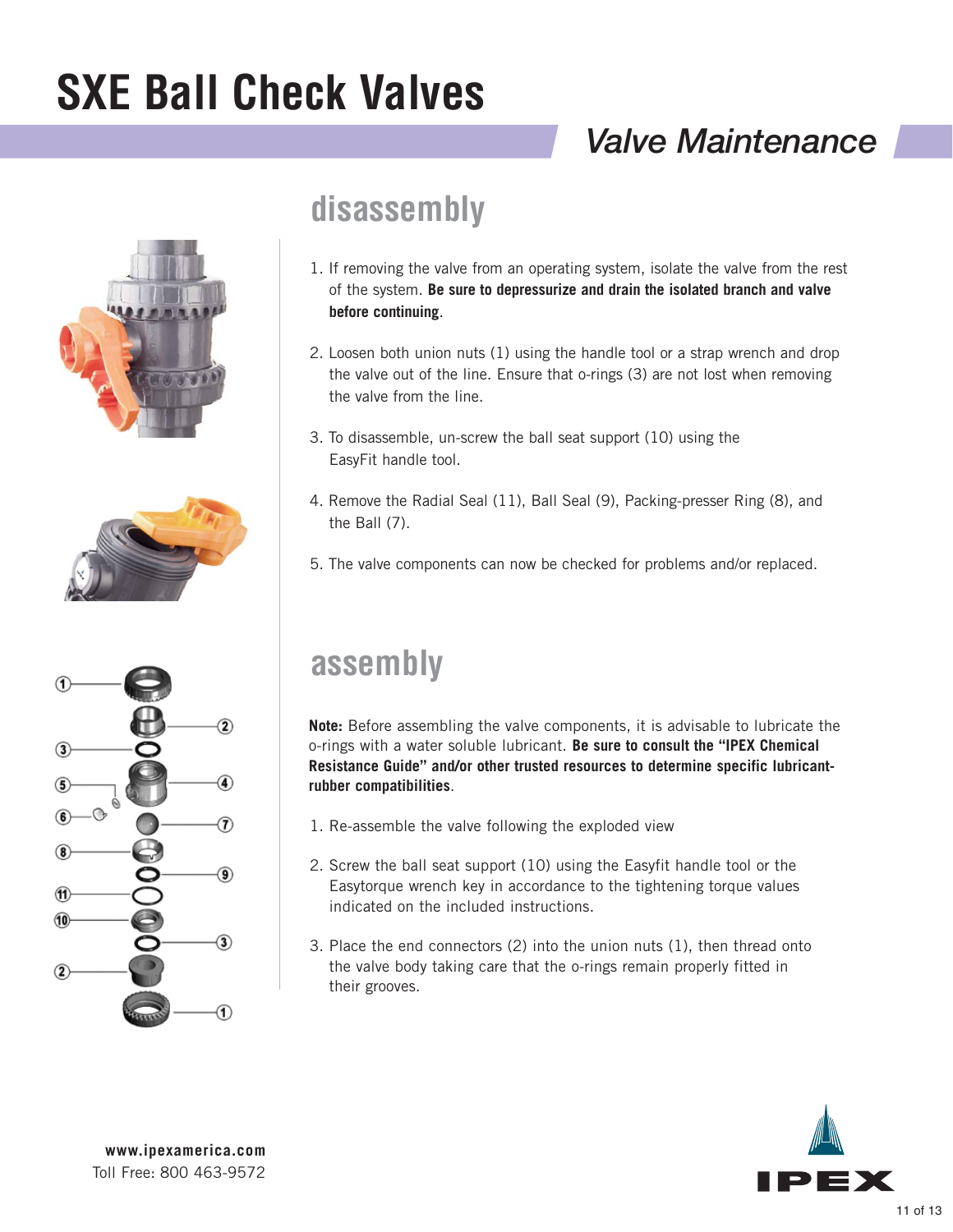## *Testing and Operating*



The purpose of system testing is to assess the quality of all joints and fittings to ensure that they will withstand the design working pressure, plus a safety margin, without loss of pressure or fluid. Typically, the system will be tested and assessed in sub-sections as this allows for improved isolation and remediation of potential problems. With this in mind, the testing of a specific installed valve is achieved while carrying out a test of the overall system.

An onsite pressure test procedure is outlined in the IPEX Industrial Technical Manual Series, "Volume I: Vinyl Process Piping Systems" under the section entitled, "Testing". The use of this procedure should be sufficient to assess the quality of a valve installation. **In any test or operating condition, it is important to never exceed the pressure rating of the lowest rated appurtenance in the system.**

### **Important Points:**

- Never test thermoplastic piping systems with compressed air or other gases including air-over-water boosters.
- When testing, do not exceed the rated maximum operating pressure of the valve.
- Avoid the rapid closure of valves to eliminate the possibility of water hammer which may cause damage to the pipeline or the valve.

Please contact IPEX customer service and technical support with regard to any concern not addressed in this data sheet or the technical manual.